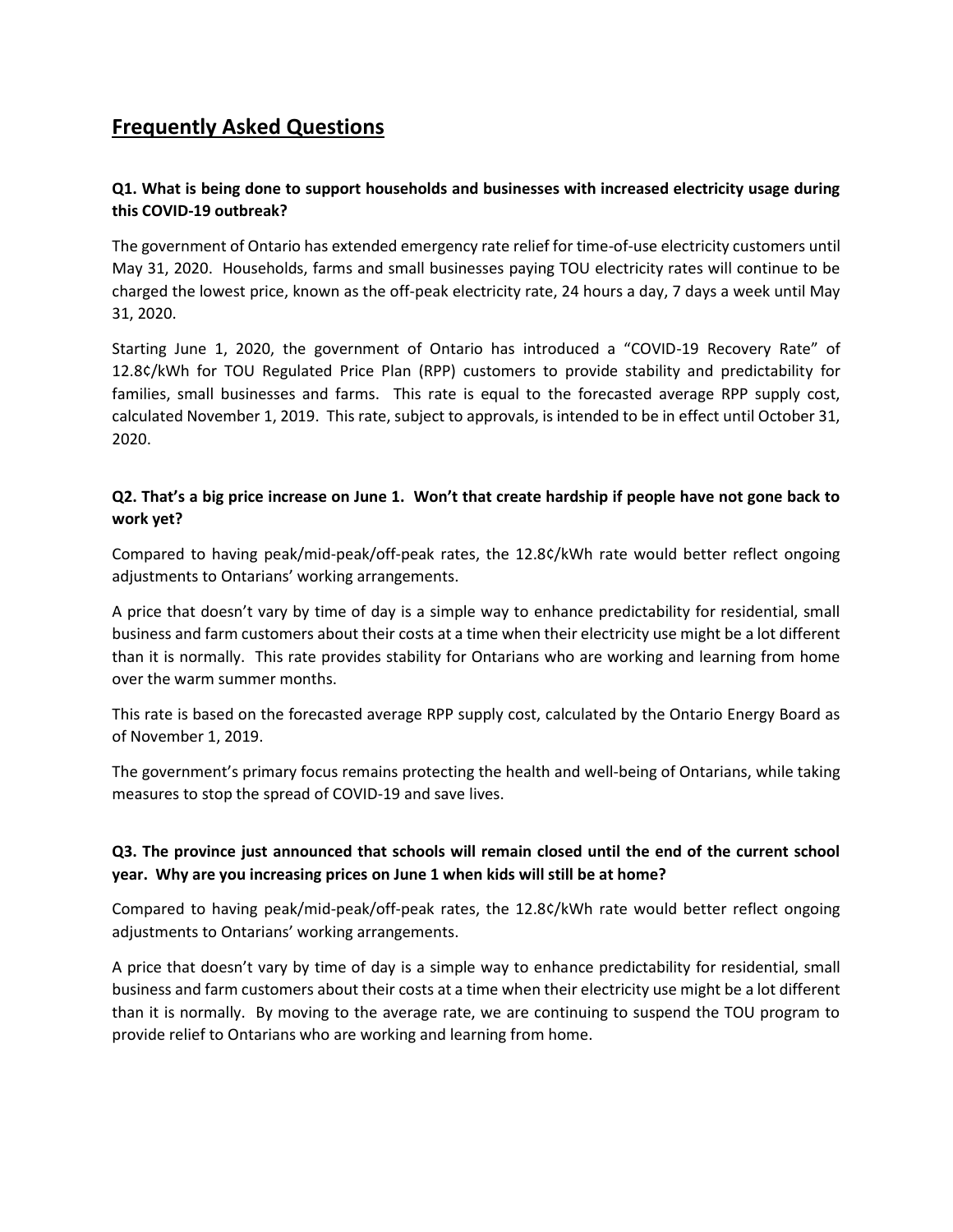This rate is based on the forecasted average cost of supply. The government's primary focus remains protecting the health and well-being of Ontarians, while taking measures to stop the spread of COVID-19 and save lives.

## **Q4. Small businesses are already struggling, is it fair to increase the price of electricity when they are just starting to reopen after being closed for two months?**

Compared to having peak/mid-peak/off-peak rates, the 12.8¢/kWh rate would better reflect ongoing adjustments to Ontarians' working arrangements.

A price that doesn't vary by time of day is a simple way to enhance predictability for residential, small business and farm customers about their costs at a time when their electricity use might be a lot different than it is normally.

This rate is based on the forecasted average cost of supply and is intended to be revenue neutral, and therefore would not require additional subsidies from government to support it. This would free up funding for other government priorities, like health care, during the COVID19 outbreak.

The government's primary focus remains protecting the health and well-being of Ontarians, while taking measures to stop the spread of COVID-19 and save lives.

# **Q5. Why is the off-peak rate only intended to be extended until May 31? Does this mean that social distancing practices will be over by then?**

As COVID-19 continues to quickly evolve, we want to minimize the financial burden and support people when they're doing the right thing and staying home.

That's why the government implemented immediate rate relief when Ontarians were asked to begin social distancing.

#### **Q6. How will the off-peak rate appear on bills?**

The off-peak rate of 10.1¢/kWh will automatically be applied to TOU ratepayers and will be shown on customer bills as the rate for all three TOU periods. Customers who pay timeof-use electricity rates will continue to be billed the off-peak electricity rate. The intention is to provide the off-peak rate until May 31, 2020.

#### **Q7. Would the new COVID-19 Recovery Rate be automatically applied to customer bills?**

Yes, the fixed 'COVID-19 Recovery Rate' of 12.8¢/kWh will automatically be applied to all customers who pay time-of-use (TOU) rates starting June 1, 2020. It is intended that this rate will continue to be in effect until October 31, 2020.

#### **Q8. Will the COVID-19 Recovery Rate have an impact on customer bills?**

Historical consumption patterns suggest that the monthly summer bills of most residential and small business customers charged at the COVID-19 Recovery Rate would on average be expected to be within